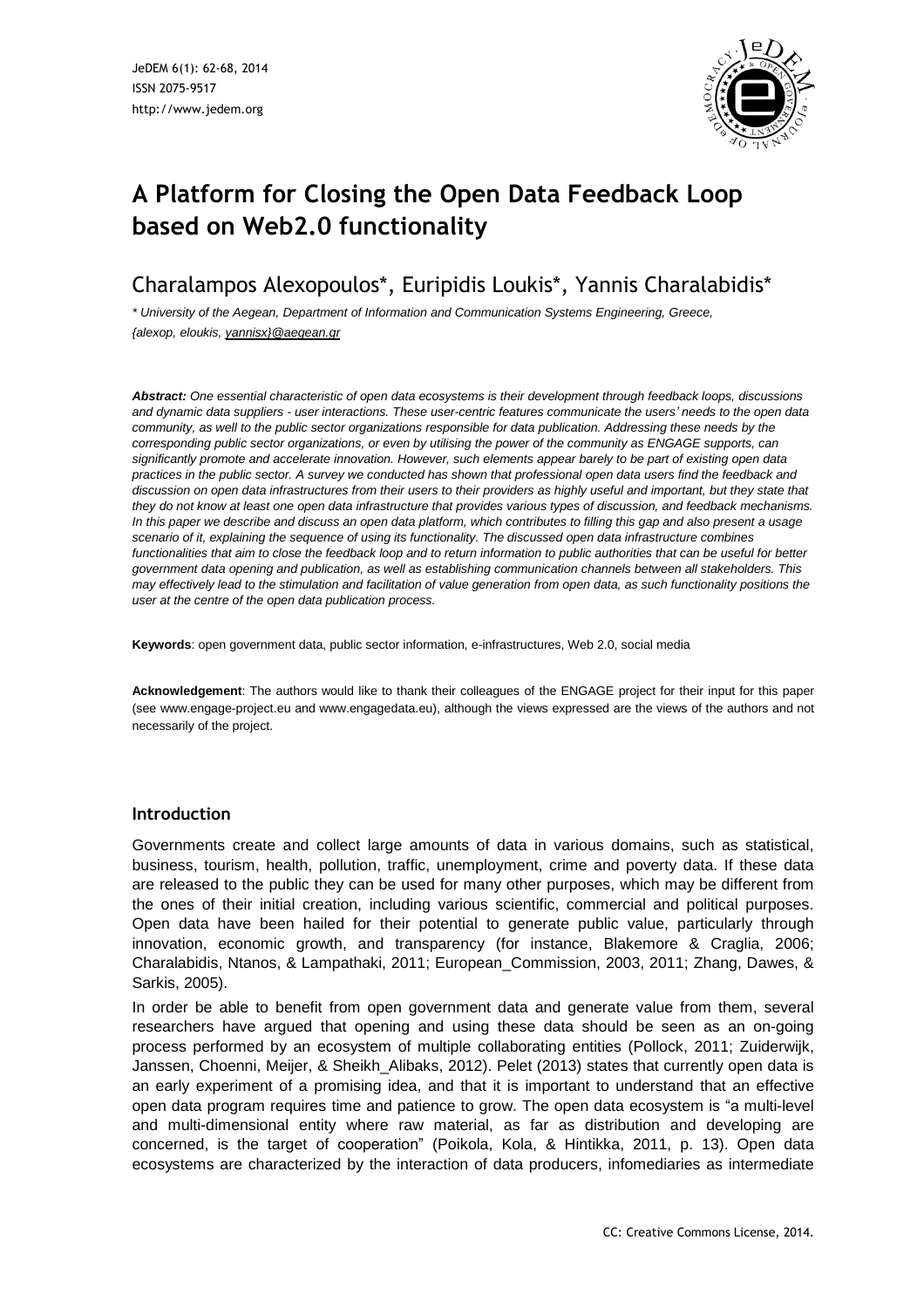consumers of data or service providers and open data users (Ding, Peristeras, & Hausenblas, 2012; Ubaldi, 2013). They consist of multiple interdependent socio-technical levels, and elements.

One essential element of open data ecosystems concerns their development *"through user adaptation, feedback loops and dynamic supplier and user interactions and other interacting factors"* (Zuiderwijk et al., 2014). Open data ecosystems perform data production and usage cycles with feedback loops, sharing of data back to publishers and also with the so-called infomediaries (Pollock, 2011). However, discussion and feedback loops appear barely to be part of existing open data practices and infrastructures. Zuiderwijk and Janssen (2013) found that after open data have been used, the provision of feedback to data providers or a discussion with them is often not facilitated, while these mechanisms might be useful for improving open data quality, data release processes and policies. Dawes and Helbig (2010) found that such mechanisms can help users to obtain insight in how they can use and interpret open government data and generate value from them.

At the same time another major trend in government agencies has been the exploitation of Web 2.0 social media for increasing citizens' participation in the government decision and policy making processes, supporting networking, interaction and collaboration, and also collecting opinions, knowledge and ideas from citizens, and promoting government transparency and accountability (Bertot, 2012; Bonsón, 2012; Chun, 2012; Margo, 2012; Criado, 2013). Therefore it would be interesting to investigate the use of Web 2.0 social media oriented capabilities in open government data platforms for the collection of feedback from their users, and in general for enabling and promoting discussion both between providers and users, and among users, in order to facilitate value generation from them and accelerate innovation.

In this paper (initially in section 2) we discuss to which extent existing open data platforms provide mechanisms for bi-directional communication with users, and for collecting feedback from them, based on a survey conducted with expert users of open data. Next in section 3 we present the ENGAGE platform<sup>1</sup> case, which aims to contribute to filling the identified gaps concerning citizens' feedback mechanisms, and then in section 4 we provide a usage scenario explaining the sequence of using its functionality. Finally, in section 5 the conclusions are summarized and future research directions are proposed.

# **1. Initial Survey Results**

In April 2014 we conducted a survey, which aimed to evaluate existing open government data infrastructures and identify weaknesses. The survey was completed by 36 professional open data users, including researchers, civil servants/policy-makers, application developers and entrepreneurs. The majority of the professional open data users were male, between 25 and 49 years old, Dutch and had some or much experience with open data use.

In this survey the respondents were asked (among others) to indicate whether they knew any open data infrastructure that enabled them to conduct various tasks related to feedback provision and discussion among open data users. With regard to the statement "at least one of the open data infrastructures that I know enables me to discuss what can be learned from data use by leaving a discussion post" most professional open data users indicated that they disagreed (25,0%) or strongly disagreed (19,4%) with this statement. Only 22,2% of the professional open data users agreed to a certain extent with this statement (varying from slightly agree to strongly agree). As far as sharing and discussing on social media what can be learned from data use is concerned, the survey showed that most respondents disagree (27,8%) or neither disagreed nor agreed (19,4%) with the statement that they knew at least one open data infrastructure which allowed this.

Another feedback and discussion mechanism that was investigated was the discussion of what can be learned from data use by looking at previous uses of the data (e.g. visualizations,

<u>.</u>

<sup>&</sup>lt;sup>1</sup> [http://www.engagedata.eu](http://www.engagedata.eu/)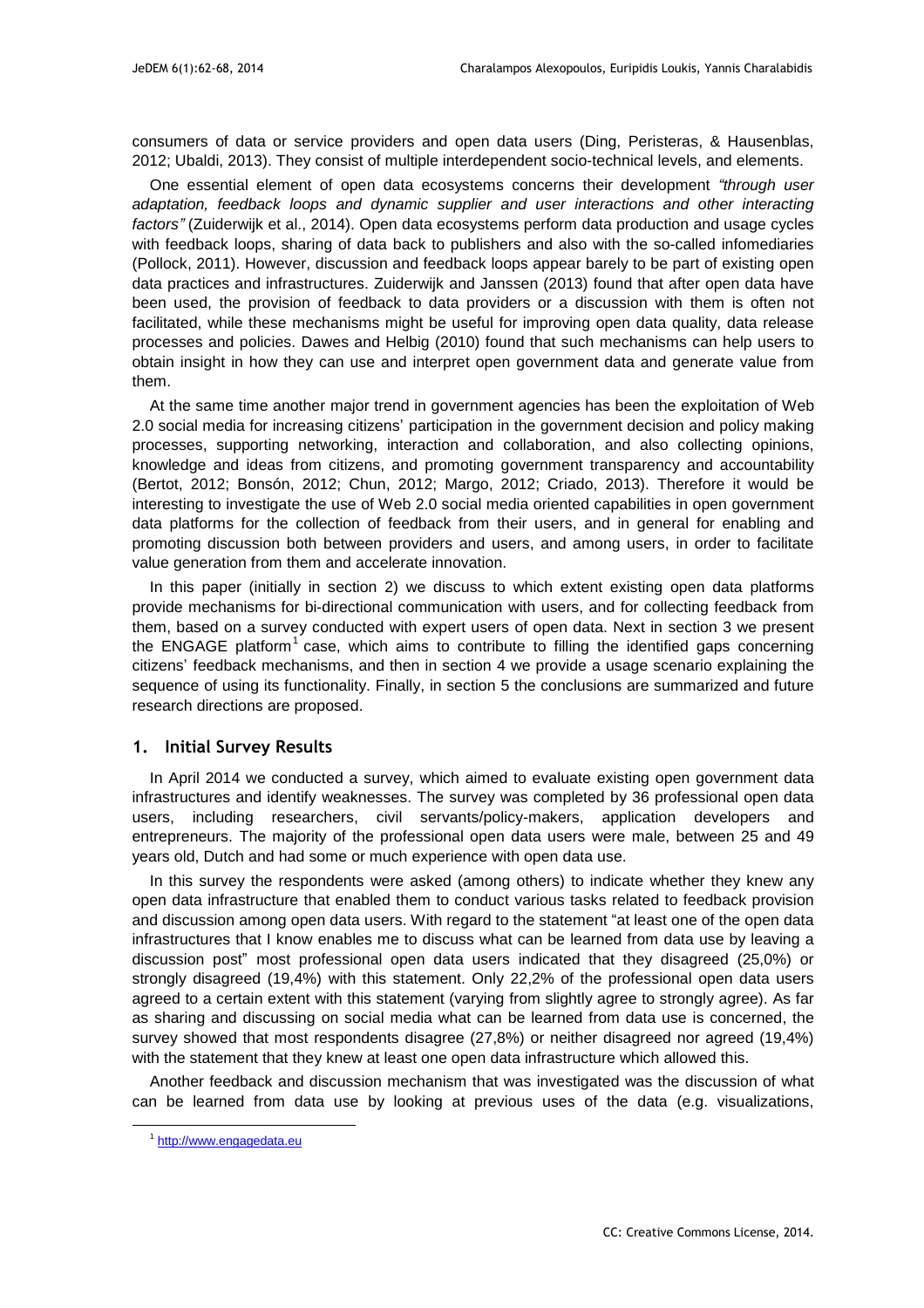publications and applications). To the statement that the respondents knew "at least one open data infrastructure which enabled this mechanism" the majority of the professional open data users answered that they disagreed (30,6%), while the opinions of the remaining were divided, with 25% being in agreement to a certain extent (ranging from slightly agree to strongly agree). With regard to the statements "I know at least one open data infrastructure that enables me to discuss what can be learned from data use by publishing experiences and articles about this on the infrastructure" and "I know at least one open data infrastructure that enables me to discuss what can be learned from the data use on a Wiki or forum" the majority of the professional open data users were negative (52,8% and 55,5% respectively) or had a neutral attitude (16,7% and 19,4% respectively).

The survey showed that most respondents, who were professional and highly knowledgeable open data users, did not know at least one open data infrastructure that provided such discussion and feedback mechanisms. This shows that much can still be done in order to improve feedback and discussion on open data infrastructures. In the following section we discuss an open data infrastructure which contributes in this direction towards filling this gap.

# **2. ENGAGE Platform Functionality**

In this section we present the ENGAGE platform functionality divided into two main categories: the first includes the classical ones, mainly data publication-upload and modelling (metadata) for the data providers, and data search, visualization and download for the data users (see Table 1 for more details), while the second includes the novel ones based on the capabilities provided by Web 2.0 social media. These novel functionalities includes users' groups formation and extensive communication and collaboration within them, data processing, enhanced data modelling (flat, contextual and detailed metadata), commenting existing datasets and expressing needs for new datasets, datasets quality rating, data linking, publication/upload of new versions of existing datasets, advanced data visualization (see Table 2 for more details).

|   | Functionality              | Stakeholder | Description                                                                               |
|---|----------------------------|-------------|-------------------------------------------------------------------------------------------|
|   | Data<br>Publication/Upload | Provider    | Support for publication/upload of datasets by providers                                   |
| 2 | Data Modelling             | Provider    | Capabilities of flat metadata descriptions (based on a<br>specific metadata models)       |
| 3 | Data Search                | User        | Simple search via keywords, resource format, publisher,<br>topic categories and countries |
| 4 | Data Visualisation         | User        | Simple visualisation techniques on specific datasets<br>(maps, charts)                    |
| 5 | Data Download              | User        | Data and metadata downloading capabilities – also<br>provision of API for this purpose    |

Table 1: Classical Functionalities

Table 2: Novel Web 2.0 Functionalities

| <b>Functionality</b> | Description |
|----------------------|-------------|
|----------------------|-------------|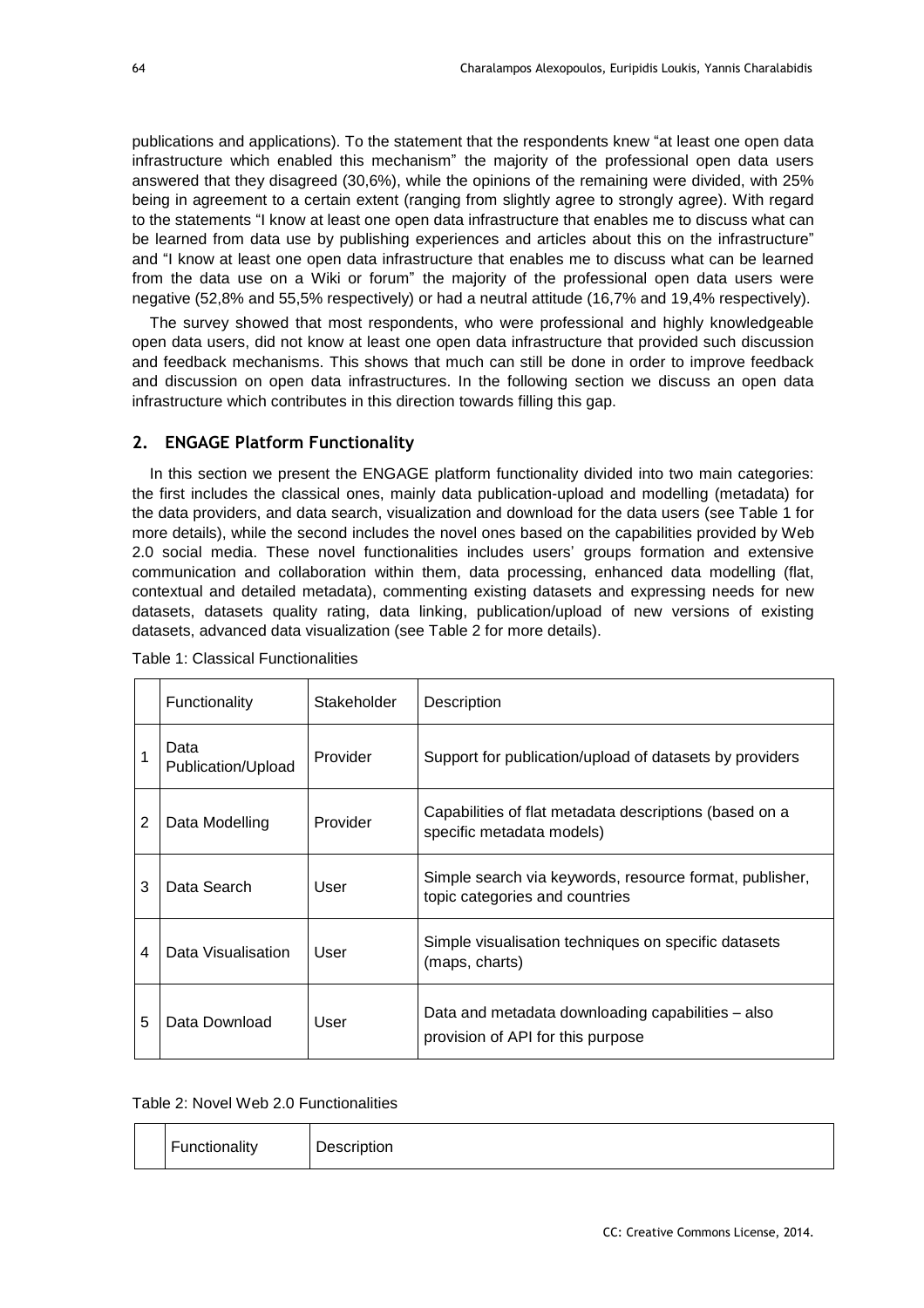| 1              | Grouping and<br>Interaction      | Capabilities for:<br>(a) searching for users/providers having similar interests with us in order<br>to have knowledge exchange - cooperation,<br>(b) forming groups with other users/providers having similar interests with<br>us in order to have knowledge exchange - cooperation,<br>(c) maintaining datasets/working on datasets within one group,<br>(d) communicating with other users/providers through messages in order<br>to exchange knowledge,<br>(e) getting immediately updated about the upload of new versions and<br>enrichments of datasets maintained/worked on within the group, or new<br>relevant items (e.g. publications, visualizations, etc.). |  |
|----------------|----------------------------------|---------------------------------------------------------------------------------------------------------------------------------------------------------------------------------------------------------------------------------------------------------------------------------------------------------------------------------------------------------------------------------------------------------------------------------------------------------------------------------------------------------------------------------------------------------------------------------------------------------------------------------------------------------------------------|--|
| $\overline{2}$ | Data Processing                  | Capabilities for:<br>(a) data enrichment (e.g. adding new elements - fields),<br>(b) for metadata enrichment (e.g. filling missing fields),<br>(c) for data cleansing (e.g. detecting and correcting ubiquities in a dataset,<br>matching text names to database IDs (keys) etc.),<br>(d) converting datasets to another format,<br>(e) submitting various types of items (e.g. visualisations, publications)<br>related to a dataset,<br>(f) datasets combination and mash ups.                                                                                                                                                                                          |  |
| 3              | <b>Enhanced Data</b><br>Modeling | Capabilities for description of flat, contextual and detailed metadata of any<br>metadata/vocabulary model.                                                                                                                                                                                                                                                                                                                                                                                                                                                                                                                                                               |  |
| 4              | Feedback and<br>Collaboration    | Capabilities for:<br>(a) communicating our own thoughts and ideas on the datasets to the<br>other users and the providers of them through comments on them<br>(b) reading interesting thoughts and ideas of other users on the datasets<br>expressed through comments they enter on them,<br>(c) expressing our own needs for additional datasets that would be<br>interesting and useful to us,<br>(d) getting informed about the needs of other users for additional datasets,<br>(e) getting informed about datasets extensions and revisions.                                                                                                                         |  |
| 5              | Data Quality<br>Rating           | Capabilities to (a) communicate to the other users and the providers the<br>level of quality of the datasets that I perceive, (b) get informed on the level<br>of quality of the datasets perceived by other users through their ratings.                                                                                                                                                                                                                                                                                                                                                                                                                                 |  |
| 6              | Data Linking                     | Capabilities of data and metadata linking to other ontologies in the Linked<br>Open Data Cloud.                                                                                                                                                                                                                                                                                                                                                                                                                                                                                                                                                                           |  |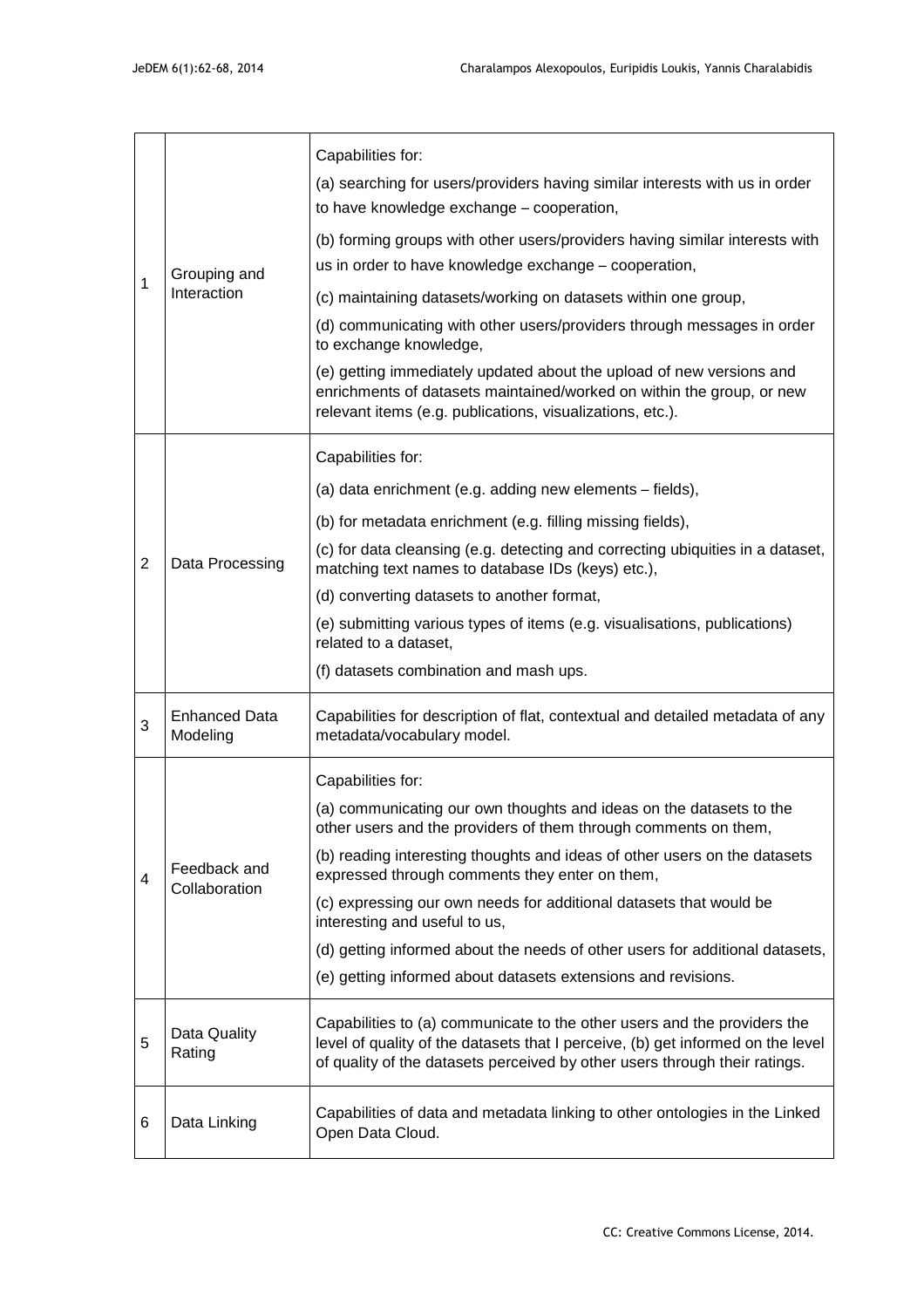|   |                                            | Capabilities of querying data and metadata through Sparql Endpoints.                                                                |
|---|--------------------------------------------|-------------------------------------------------------------------------------------------------------------------------------------|
|   | Data New<br><b>Versions</b><br>Publication | Support for publication/upload of new versions of the existing datasets,<br>and connection with previous ones and initial datasets. |
| 8 | Data Visualisation                         | Advanced visualisation techniques on specific datasets and/or datasets<br>mashups (maps, charts, plots and other).                  |

## **3. Usage Scenario**

In this section we present a typical usage scenario that utilizes the functional architecture described in section 3, which illustrates how the ENGAGE platform can be used, focusing on its Web 2.0 social media oriented features (although as mentioned above the 'classical' features are also available, such as capabilities for uploading and downloading datasets). The usage scenario presented in this paper is an ideal one, and includes a number of steps that can be taken by a researcher who uses this open government data (OGD) platform:

- First, the researcher goes to the OGD platform, registers with one of his/her social media accounts (e.g. Facebook or LinkedIn), searches for a particular dataset, views this dataset and has a look at how other users of the OGD platform have used this dataset and assessed its quality.
- Taking into account what other users of the OGD platform wrote about they have (or can) use this dataset for similar purposes with the ones of the researcher (which is a very useful knowledge transfer), he/she proceeds with the analysis of the dataset, by visualising it in tables and charts, and possibly on a map, and finally drawing conclusions from these analyses and visualizations.
- Subsequently, the researcher participates in a discussion about the above dataset, by providing feedback or discussing the dataset, posting the conclusions that he/has drawn from the use of it (in a discussion area accessible while viewing the dataset); all other users of the platform can see the messages that the researcher has posted and can respond to them by adding a message themselves, and in this way getting involved in the discussion. All these posted conclusions provide an overview of what has been learnt from the analysis of the dataset. This information is visible to any user of the OGD platform, including the providers of these data, who can also view this and assess how the data that they have opened are used. This allows them to gain a better understanding of the value (commercial, social, political, scientific) generated from the datasets they have opened, and provide them guidance and support for making decisions as to what kinds of data they should open next, or required adaptations of their data publication processes.
- As a next step the researcher connects the original dataset with results of the use he/she has made of this dataset (i.e. connects the raw data to the processed data, and also to publications, visualisations, applications and results based on these data).
- Then the researcher rates the quality of the dataset and writes for which purposes the data quality was good enough, and possibly mentions other purposes for which it is not of satisfactory quality, and proposes possible improvements.
- Next the researcher disseminates his/her findings by sharing them via social media (e.g. Twitter, Facebook, LinkedIn), linking the accounts used for this to the OGD platform; this helps him/her to make this research more visible to other researchers.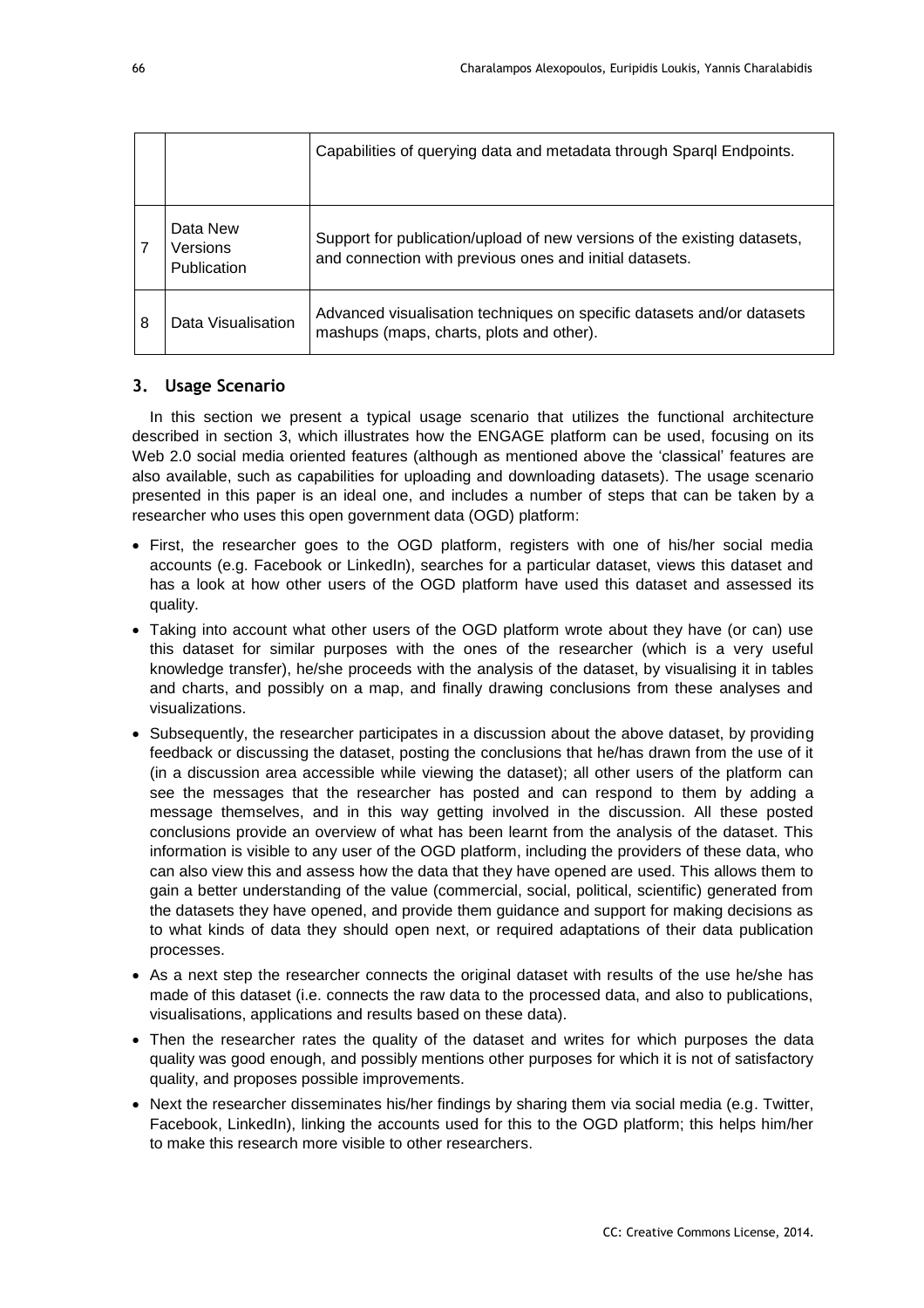- The researcher also uses the Wiki forum in the OGD platform to discuss general data use possibilities and issues.
- Furthermore the researcher can write a tutorial on how certain data analysis and visualisation tools that he is familiar with can be used.
- Finally, the researcher has a look at the postings of all other users who have registered in the platform. He decides to send a private message to another platform user to discuss whether this other user would be interested in writing a joint paper in the future; if the other user agrees, they can create and open or closed group to work on the data processing together. They may also consider requesting the community to provide them with another additional dataset that the researcher wants to use in order to be able to write the publication. The OGD platform enables posting data requests, which can be answered by government organizations or other users of the platform.

The above scenario shows how such a Web 2.0 OGD platform can be used in order to stimulate user interaction and collaboration, and finally value generation from them.

## **4. Conclusions**

In this paper we initially discussed to what extent existing open data infrastructures provide feedback mechanisms (from open data users to providers), and then describe how the ENGAGE open data infrastructure contributes to filling the identified gaps in bi-directional open data users – providers communication. An initial survey we have conducted showed that most respondents (who were highly knowledgeable professional open data users) did not know at least one open data infrastructure that provided various types of discussion and feedback mechanisms. The survey showed that much can still be done in order to improve feedback and discussion in open data infrastructures. In this direction we described an open data infrastructure which contributes to filling this gap: the so-called ENGAGE open data infrastructure provides functionalities to close the feedback loop and return information from open data users to public authorities that can assist in improving open data publication, as well as in establishing communication channels between all open data stakeholders. In this direction the ENGAGE open data platform provides both 'classical' first generation open data functionalities as well as a comprehensive set of additional Web 2.0 social media oriented capabilities; the latter can be grouped into nine categories: 1) grouping and interaction, 2) data processing, 3) enhanced data modeling, 4) feedback and collaboration, 5) data quality rating, 6) data linking, 7) data new versions publication and 8) data visualisation. These additional novel functionalities may lead to the stimulation and facilitation of value generation from open data.

Further research is required in this direction, including the development of more advanced and mature versions of the platform, and its evaluation by various categories of 'professional' users (e.g. researchers, journalists, politicians, value added services and application developers), in order to assess better the value it provides to each category, and identify possible weaknesses and required improvements. In particular, it would be quite interesting to investigate to what extent and how such a novel Web 2.0 oriented OGD platform can support the four types of OGD value generation mechanisms proposed by Jetzek et al. (2013): i) government efficiency gains (public sector organizations through OGD generate economic value by increasing their internal efficiency and effectiveness), ii) government transparency improvement (public sector organizations generate social value by offering increased transparency into government actions, which reduces 'information 'asymmetry' between government officials and citizens, which can lead to misuse of public power for private benefits and corruption), iii) private sector innovation (private sector firms generate economic value through the creation of new products and services using open government data (possibly combining various types of them, from various government sources, and also other private sector data as well)), iv) private participation and collaboration (private sector firms generate social value through participating in the formulation of government policies and in general collaboration with government).